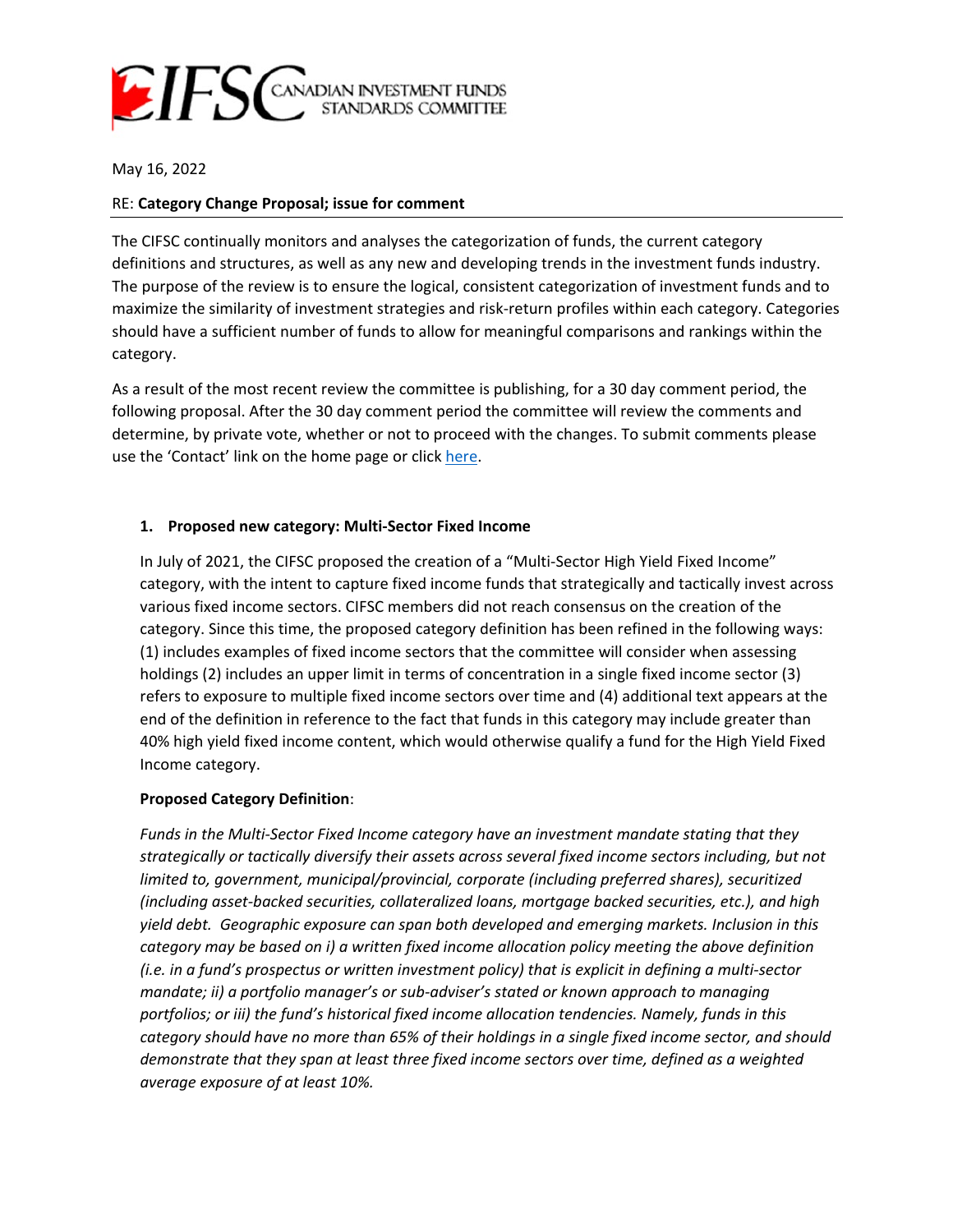

*The CIFSC notes that funds in this category have, or are permitted to have, an average credit quality below investment grade (Lower than BBB or equivalent) and can hold in excess of 40% of the portfolio in high yield fixed income securities for prolonged periods of time, which would otherwise qualify the fund for the High Yield Fixed Income category.* 

A list of funds that would potentially qualify for the new category can be found in **APPENDIX A.** 

An update to the CIFSC flow chart is included in **APPENDIX B**, outlining how the committee plans to test for qualification into the category.

#### **APPENDIX A**

The following is a preliminary list of funds that would potentially move to the **Multi-Sector Fixed Income** category if the CIFSC formally votes to implement the category. This is a preliminary list put together by the CIFSC and will change if the category is implemented. Funds that will be affected by the change will be notified and given the opportunity to dispute if necessary.

| <b>Fund Name</b>                                     | <b>Current CIFSC Category</b>        |
|------------------------------------------------------|--------------------------------------|
| <b>AGF Total Return Bond Fund</b>                    | <b>Global Fixed Income</b>           |
| AGFIQ Global Multi-Sector Bond ETF                   | <b>Global Fixed Income</b>           |
| <b>Barometer Tactical Fixed Income Pool</b>          | <b>Global Fixed Income</b>           |
| <b>Batirente Bonds - Multi</b>                       | Canadian Fixed Income                |
| Beutel Goodman Core Plus Bond D                      | Canadian Fixed Income                |
| <b>BMO Global Multi-Sector Bond ETF</b>              | <b>Global Fixed Income</b>           |
| <b>BMO Global Multi-Sector Bond Fund</b>             | <b>Global Fixed Income</b>           |
| <b>BMO Global Strategic Bond Fund</b>                | High Yield Fixed Income              |
| <b>BMO Sustainable Global Multi-Sector Bond Fund</b> | <b>Global Fixed Income</b>           |
| <b>BMO Tactical Global Bond ETF Fund</b>             | <b>Global Fixed Income</b>           |
| <b>CAN Canadian Tactical Bond</b>                    | Canadian Fixed Income                |
| <b>CAN Global Multi-Sector Fixed Income</b>          | <b>Global Fixed Income</b>           |
| Canada Life Canadian Tactical Bond Fund              | Canadian Fixed Income                |
| Canada Life Pathways Global Core Plus Bond Fund      | <b>Global Fixed Income</b>           |
| Canada Life Pathways Global Multi Sector Bond Fund   | <b>Global Fixed Income</b>           |
| Canada Life Unconstrained Fixed Income Fund          | High Yield Fixed Income              |
| CI Global Unconstrained Bond Private Pool            | <b>Global Fixed Income</b>           |
| CI Global Unconstrained Bond Private Pool            | <b>Global Fixed Income</b>           |
| CIBC Flexible Yield ETF C\$ Hgd (CFLX)               | High Yield Fixed Income              |
| Desjardins Global Tactical Bond Fund                 | High Yield Fixed Income              |
| Desjardins SocieTerra Global Bond Fund               | <b>Global Corporate Fixed Income</b> |
| Dynamic Active Credit Strategies Private Pool        | High Yield Fixed Income              |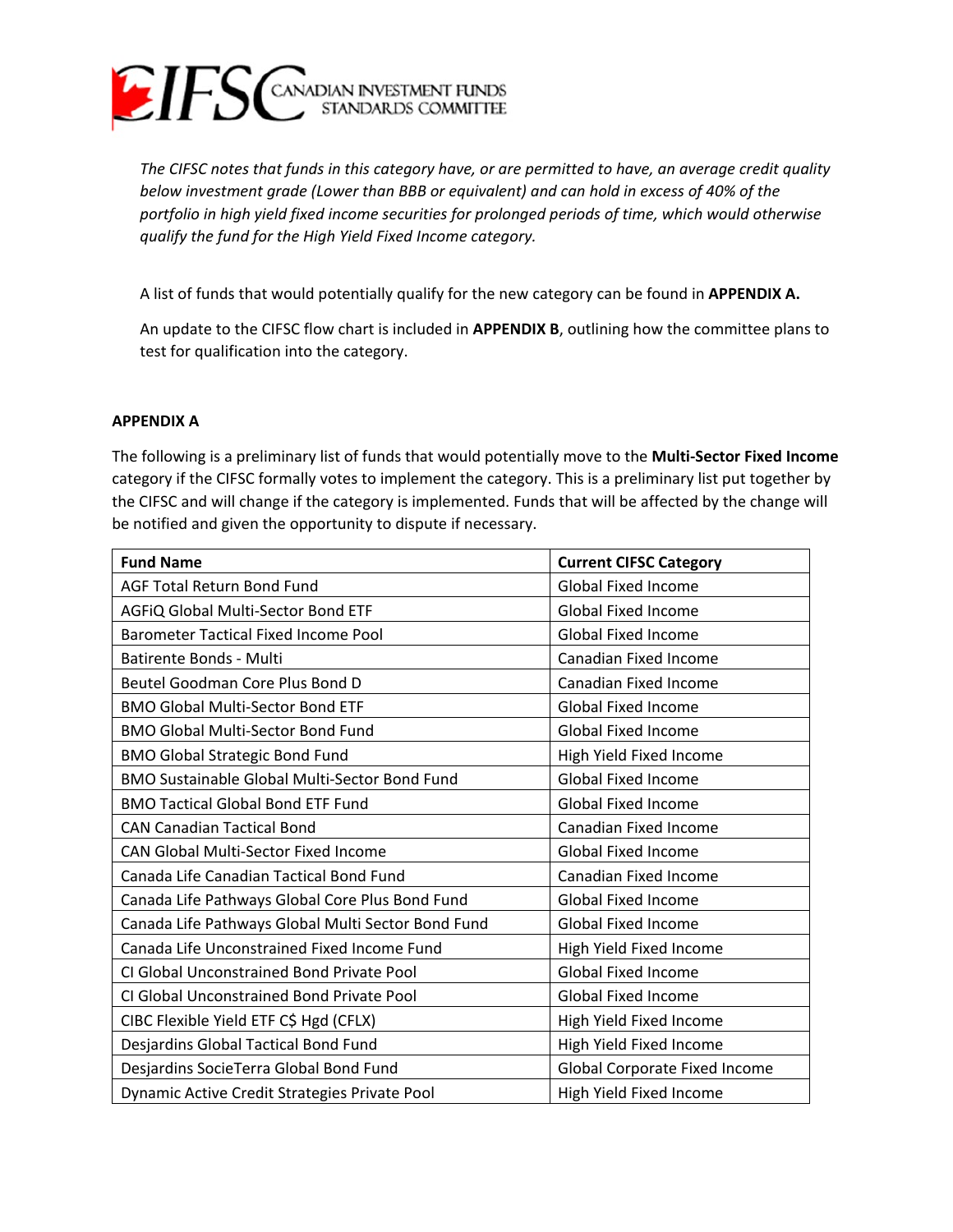

| <b>Dynamic Active Tactical Bond ETF</b>                  | Canadian Fixed Income                |
|----------------------------------------------------------|--------------------------------------|
| Dynamic Advantage Bond Class                             | Canadian Fixed Income                |
| <b>Dynamic Tactical Bond Private Pool</b>                | Canadian Fixed Income                |
| <b>Dynamic Total Return Bond Class</b>                   | Canadian Fixed Income                |
| Equitable Life Mackenzie Unconstrained Fixed Income Fund | High Yield Fixed Income              |
| Evolve Active Global Fixed Income Fund ETF (EARN)        | <b>Global Corporate Fixed Income</b> |
| FDP Global Fixed Income Portfolio                        | High Yield Fixed Income              |
| Fidelity Multi-Sector Bond Currency Neutral Fund         | <b>Global Fixed Income</b>           |
| Fidelity Multi-Sector Bond Fund                          | <b>Global Fixed Income</b>           |
| Fidelity Multi-Sector Bond Hedged Multi-Asset Base Fund  | <b>Global Fixed Income</b>           |
| Fidelity Premium Tactical Fixed Income Private Pool      | Canadian Fixed Income                |
| Fidelity Strategic Income Currency Neutral Fund          | High Yield Fixed Income              |
| <b>Fidelity Strategic Income Fund</b>                    | High Yield Fixed Income              |
| <b>Fidelity Tactical Fixed Income Fund</b>               | Canadian Fixed Income                |
| <b>First Trust Tactical Bond Index ETF</b>               | <b>Global Fixed Income</b>           |
| Horizons Active Global Fixed Income ETF                  | <b>Global Fixed Income</b>           |
| iA Global Multisector Bond (Loomis Sayles)               | <b>Global Fixed Income</b>           |
| IA Wealth Enhanced Bond Pool                             | Canadian Fixed Income                |
| <b>Invesco Active Multi-Sector Credit</b>                | <b>Global Corporate Fixed Income</b> |
| iShares Conservative Strategic Fixed Income ETF          | <b>Global Fixed Income</b>           |
| Mackenzie Global Tactical Bond Fund                      | <b>Global Fixed Income</b>           |
| Mackenzie Strategic Bond Fund                            | Canadian Fixed Income                |
| Mackenzie Unconstrained Bond ETF (MUB)                   | High Yield Fixed Income              |
| Mackenzie Unconstrained Fixed Income Fund                | High Yield Fixed Income              |
| Mackenzie USD Unconstrained Fixed Income Fund            | <b>Global Fixed Income</b>           |
| Manulife Canadian Unconstrained Bond                     | Canadian Fixed Income                |
| Manulife Corporate Fixed Income Private Trust            | <b>Global Corporate Fixed Income</b> |
| Manulife Global Fixed Income Private Trust               | <b>Global Fixed Income</b>           |
| Manulife RetirementPlus Strategic Income                 | <b>Global Fixed Income</b>           |
| Manulife S2 Ideal Canadian Bond Plus Fund                | Canadian Fixed Income                |
| Manulife Strat Investment Grade Global Bond GIF Select   | <b>Global Fixed Income</b>           |
| Manulife Strategic Income Fund                           | <b>Global Fixed Income</b>           |
| Manulife Strategic Investment Grade Global Bond Fund     | <b>Global Fixed Income</b>           |
| Marquis Institutional Bond Portfolio                     | Canadian Fixed Income                |
| MD Strategic Yield Fund                                  | <b>Global Fixed Income</b>           |
| Meritage Diversified Fixed Income Portfolio              | <b>Global Fixed Income</b>           |
| <b>NBI Global Tactical Bond Fund</b>                     | <b>Global Fixed Income</b>           |
| NBI Non-Traditional Fixed Income Private                 | High Yield Fixed Income              |
| NBI Unconstrained Fixed Income ETF                       | <b>Global Fixed Income</b>           |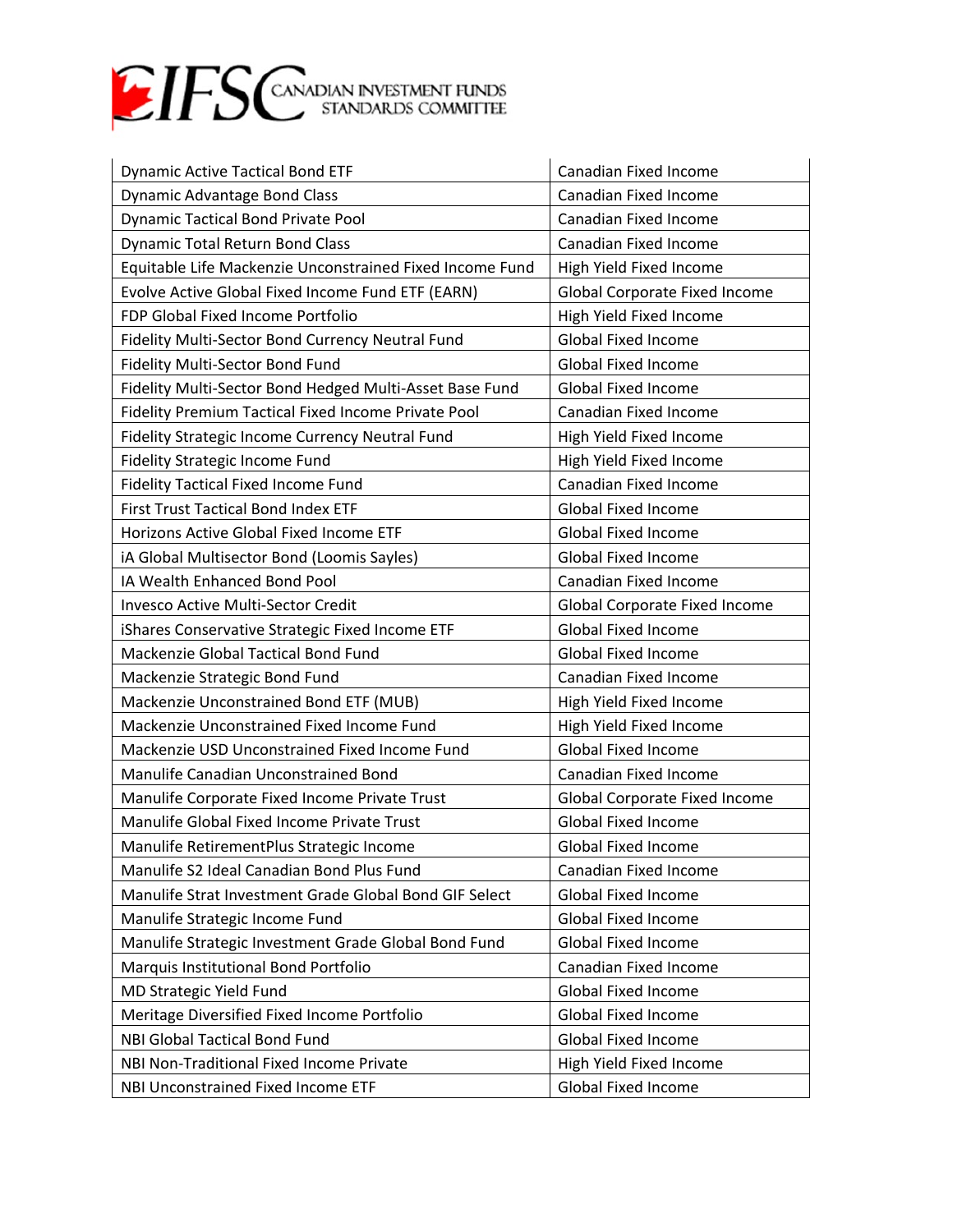

| NBI Unconstrained Fixed Income Fund                | <b>Global Fixed Income</b>    |
|----------------------------------------------------|-------------------------------|
| NEI Global Total Return Bond Fund                  | <b>Global Fixed Income</b>    |
| PIMCO ESG Income Fund (Canada)                     | <b>Global Fixed Income</b>    |
| PIMCO Flexible Global Bond Fund (Canada)           | <b>Global Fixed Income</b>    |
| PIMCO Monthly Income (Canada) ETF                  | <b>Global Fixed Income</b>    |
| PIMCO Monthly Income Fund (Canada)                 | <b>Global Fixed Income</b>    |
| PIMCO Unconstrained Bond Fund                      | <b>Global Fixed Income</b>    |
| Purpose Global Bond Fund                           | <b>Global Fixed Income</b>    |
| Purpose Strategic Yield Fund                       | High Yield Fixed Income       |
| RBC \$U.S. Strategic Income Bond Fund              | High Yield Fixed Income       |
| RBC Strategic Income Bond Fund                     | High Yield Fixed Income       |
| Renaissance Flexible Yield Fund                    | High Yield Fixed Income       |
| Renaissance Multi-Sector Fixed Inc Pv Pl Prem      | High Yield Fixed Income       |
| RP Strategic Income Plus Fund Trust                | Global Corporate Fixed Income |
| <b>Russell Inv Fixed Income Plus Pool</b>          | <b>Global Fixed Income</b>    |
| <b>Russell Investments Global Credit Pool</b>      | High Yield Fixed Income       |
| Russell Investments Global Unconstrained Bond Pool | <b>Global Fixed Income</b>    |
| Sun Life Multi-Strategy Bond Fund                  | Canadian Fixed Income         |
| Sun Life Tactical Fixed Income ETF Portfolio       | <b>Global Fixed Income</b>    |
| TD Active Global Income ETF (TGFI)                 | High Yield Fixed Income       |
| TD Global Income Fund                              | <b>Global Fixed Income</b>    |
| TD Global Unconstrained Bond Fund                  | <b>Global Fixed Income</b>    |